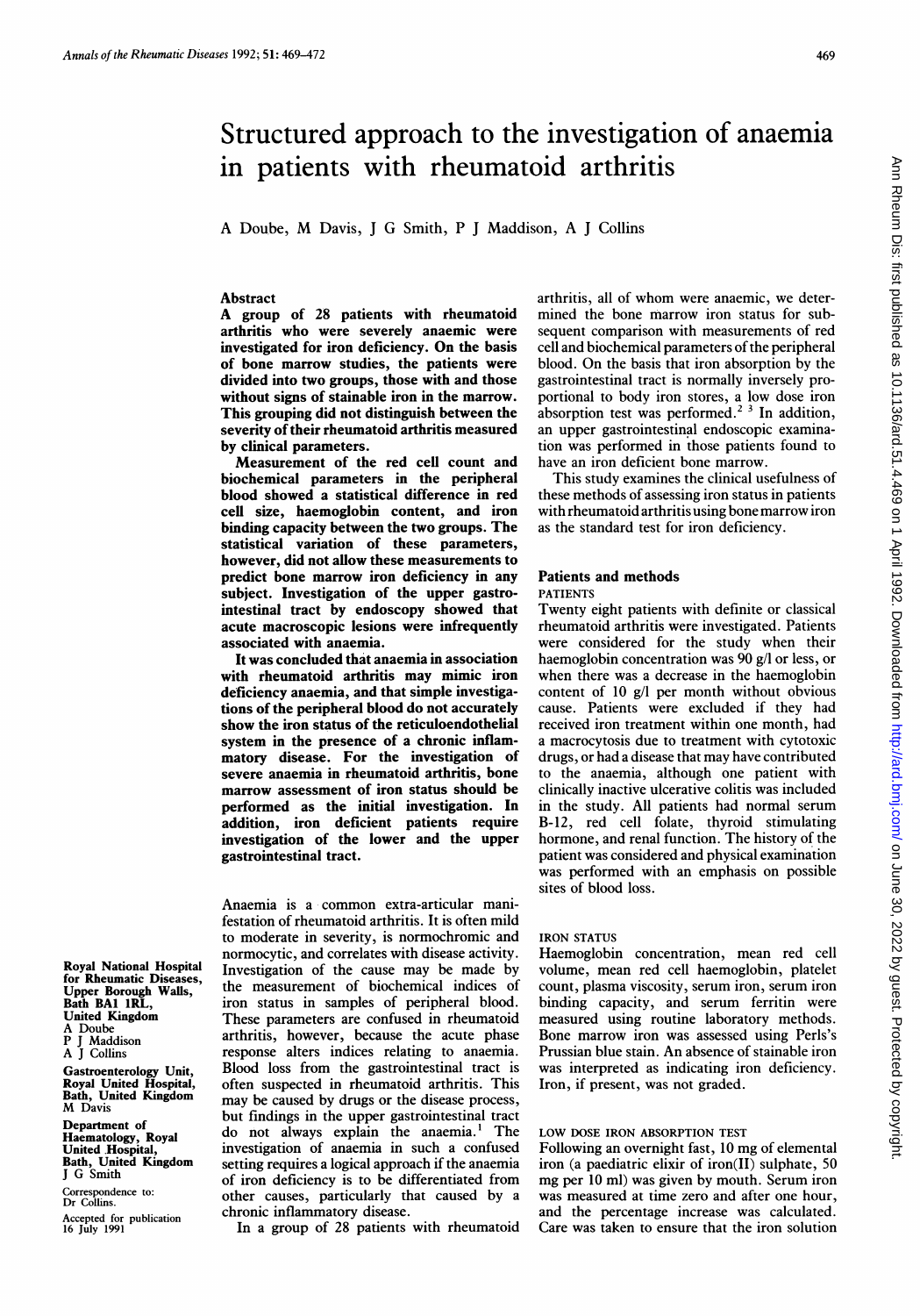was fresh and that patients receiving D-penicillamine did not receive the drug for at least 12 hours before the test.

### RESPONSE TO IRON GIVEN BY MOUTH

Iron deficient patients were treated with iron given by mouth (equivalent to <sup>105</sup> mg elemental iron daily) for three months. The initial and final haemoglobin concentrations were compared and an increase of 20% was considered significant.

### INVESTIGATION OF IRON DEFICIENCY

Patients with an iron deficient bone marrow were questioned and investigated for a site of possible blood loss. Investigations were pursued until a lesion considered to be responsible was discovered. Upper gastrointestinal endoscopy was performed and a jejunal biopsy sample was taken before colonoscopy.

### ASSESSMENT OF DISEASE ACTIVITY

The activity of the rheumatoid disease was assessed using a visual analogue scale for early morning stiffness and joint pain, the Ritchie index, a health assessment questionnaire score, platelet count, and plasma viscosity. A 20% change in the same direction in two or more parameters was taken to indicate a change in disease activity over the three month follow up period. All parameters were measured by one observer (AD).

### STATISTICAL METHODS

Significance was assessed using Student's <sup>t</sup> test for parametric data, the Mann-Whitney U test for non-parametric data, and the product moment correlation coefficient between indices.

## Results

Of the 28 patients studied, 14 patients had iron present in the bone marrow and 14 patients were iron deficient. The two groups were similar with respect to age, sex, presence of rheumatoid factor, and disease duration. The iron deficient patients tended towards less active disease, although statistical significance was obtained only on the visual analogue scale

Comparison of demographic data and measures of disease activity between patients with and without iron in the bone marrow. Unless stated, values are medians (range)

|                                  | Iron absent         | Iron present        | $\n  b Value*$ |
|----------------------------------|---------------------|---------------------|----------------|
| Women:men                        | 11:3                | 12:2                |                |
| Seropositive                     | 12                  | 10                  |                |
| Mean age (range) (years)         | $66(40-84)$         | $62(38-87)$         | $NS**$         |
| Disease duration (years)         | $15(1.5-40)$        | $10(3-33)$          | <b>NS</b>      |
| Duration of early morning        |                     |                     |                |
| stiffness (minutes)              | $22.5(0-120)$       | $120(0-300)$        | NS             |
| Visual analogue scale            |                     |                     |                |
| Early morning stiffness          | $27(0 - 70)$        | $58(0-86)$          | < 0.05         |
| Joint pain                       | $32(0-86)$          | 57 (0-98)           | <b>NS</b>      |
| Ritchie index                    | $14(0-40)$          | $21(2-36)$          | NS             |
| Health assessment questionnaire  |                     |                     |                |
| score                            | $2.38(0.5 - 3.0)$   | $2.25(0.5 - 3.0)$   | NS             |
| Platelet count $(\times 10^9/l)$ | 479 (239-810)       | 518 (305-988)       | <b>NS</b>      |
| Plasma viscosity (cP)            | $1.81(1.62 - 2.32)$ | $2.03(1.68 - 2.96)$ | < 0.05         |
|                                  |                     |                     |                |

\*All analyses by Mann-Whitney U test, except \*\*, which used Student's t test.

Drug treatment was similar in the two groups. All patients were receiving a nonsteroidal anti-inflammatory drug (NSAID) and equal numbers in each group were receiving slow acting disease modifying drugs (seven), steroids (two), and cytotoxic drugs (four in the iron deficient group; three in the group with iron present). One patient in each group was receiving long term treatment for the replacement of vitamin B-12.

### HAEMATOLOGICAL AND BIOCHEMICAL PARAMETERS

Haemoglobin concentrations were similar in the two groups with no significant difference between the median value for the iron deficient patients (86 g/l, range 58-94 g/l) and the patients without iron deficiency (86 g/l, range 71-93 g/l). Although the median values of mean red cell volume and mean red cell haemoglobin were lower in the iron deficient patients (69 fl, range  $60.6 - 83.9$  fl and  $21.8$  pg, range  $18.6 - 28.9$ pg  $v$  76 fl, range  $63.5-88.3$  and  $26.5$  pg, range  $20.8 - 32.1$  pg) than in the group without iron deficiency  $(p<0.05$  for both indices), significant overlap of values occurred (fig).

The serum iron concentration was similar in the two groups (median  $5 \mu$ mol/l, range 1-22 umol/l in the iron deficiency group compared with 3  $\mu$ mol/l, range 2-7  $\mu$ mol/l in the group without iron deficiency). The serum iron binding capacity was higher in the group with iron deficiency (median  $63 \mu$ mol/l, range  $47-88$   $\mu$ mol/l) compared with the iron replete group (median 44  $\mu$ mol/l, range 27-53  $\mu$ mol/l,  $p<0.001$ ). Serum ferritin was lower in the iron deficient group (median 15 ng/ml, range 5-65 ng/ml) compared with the iron replete group (median 85 ng/ml range  $17-270$  ng/ml,  $p < 0.001$ ) (fig).

The low dose iron absorption test produced a greater percentage increase in serum iron in the iron deficient patients (median 334%, range 0-1600% compared with median 19%, range 0-32%) than in the patients without iron deficiency  $(p<0.01;$  fig).

For all these parameters many values fell within the laboratory reference range and approximately one third of the values in each patient group overlapped.

# GASTROINTESTINAL INVESTIGATIONS

Thirteen of the 14 patients with iron deficient bone marrows were investigated for a source of gastrointestinal blood loss. One patient refused An upper gastrointestinal endoscopy and jejunal biopsy were performed on <sup>11</sup> patients. All jejunal biopsy samples were normal. One patient had normal results on a barium meal study and one patient had active ulcerative colitis on colonoscopy. Eight patients had a normal upper gastrointestinal tract and three were abnormal (one severe lower oesophagitis, one haemorrhagic duodenal ulcer, one small prepyloric ulcer). Colonoscopy was not performed on any patient. One patient with a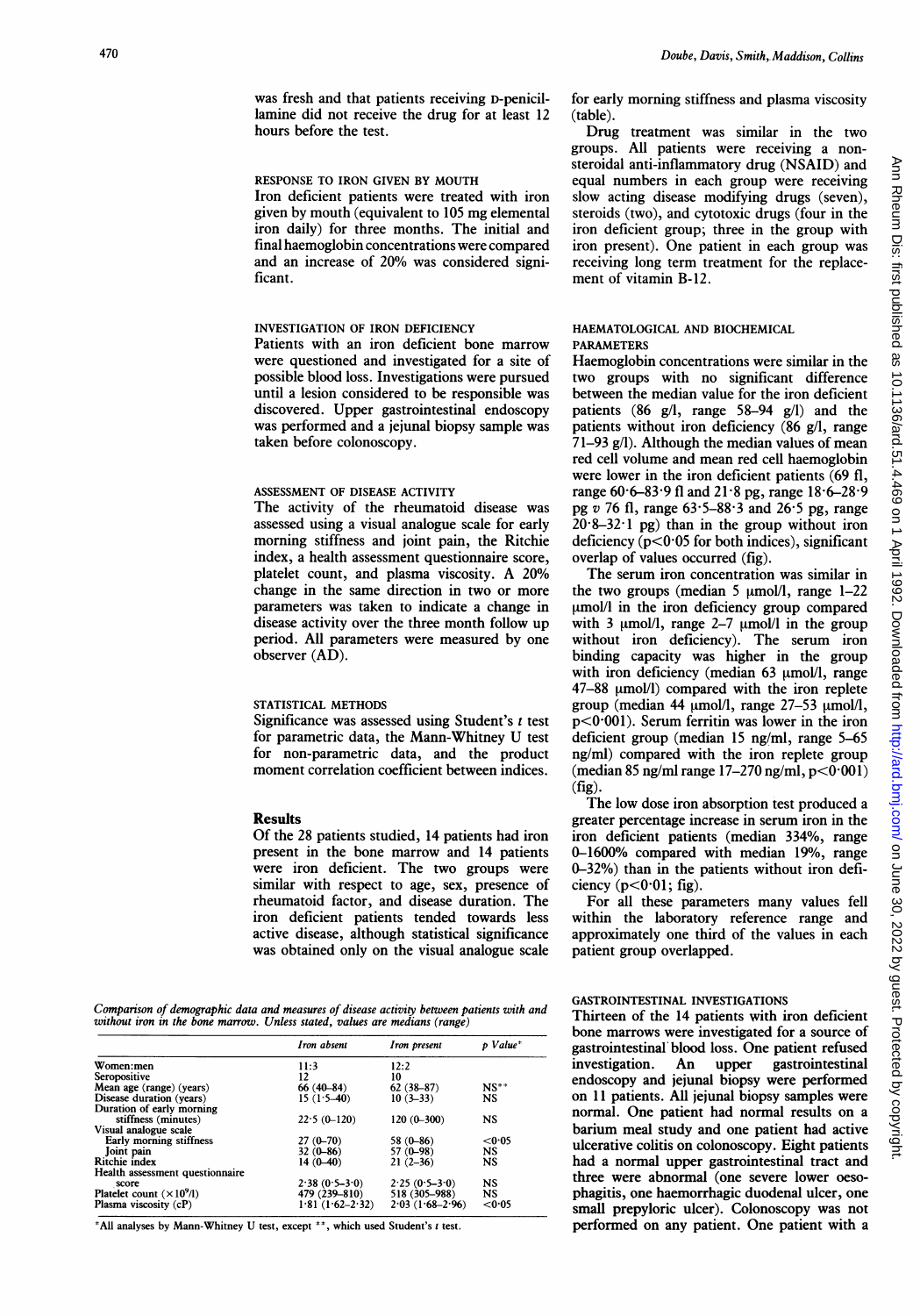normal upper gastrointestinal tract refused further investigation and one patient was considered too frail for colonoscopy. Colonic lesions were found in four patients (one angiodysplasia, one vascular malformation, one diverticular disease, one ulcerative colitis).

### RESPONSE TO IRON GIVEN BY MOUTH

Twelve of the 14 iron deficient patients received iron replacement treatment for three months. One patient was intolerant of iron given by mouth and one patient received a blood transfusion because of symptomatic anaemia. Seven patients responded with a greater than 20% increase in their initial haemoglobin concentration. Disease activity altered over the three month period in nine patients. Seven patients had an improvement in their disease activity (defined as a 20% or greater change in two or more indices of disease activity). Two patients deteriorated and two remained the same. Of the seven patients whose haemoglobin content responded to iron given by mouth, four had an improvement in their disease activity, one deteriorated, one remained the same, and one



Comparison of haematological indices in 28 patients with rheumatoid arthritis. The population was differentiated into two groups; those with iron present in samples of bone marrow  $(\square)$  and those who were iron deficient in this respect  $(\blacksquare)$ . Local laboratory ranges were: serum iron, 13–32 umol/l; total iron binding capacity, 45–70 umol/l; ferritin, 10-250 ng/ml; mean red cell haemoglobin, 27-32 pg.